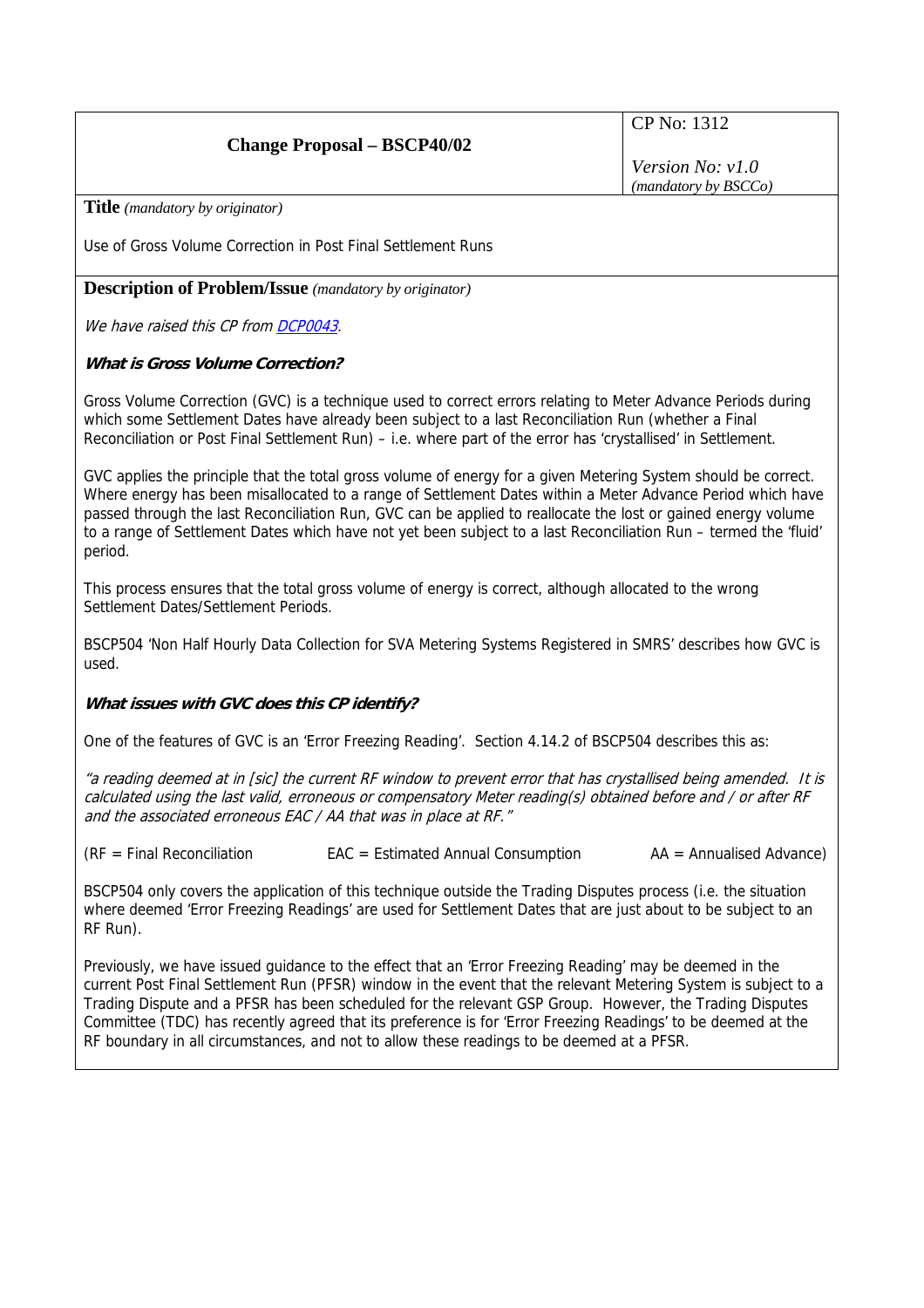## **Proposed Solution** *(mandatory by originator)*

This CP proposes to amend Section 4.14 of BSCP504 to deliver the TDC's preferred solution that:

- Any 'Error Freezing Reading' should be deemed at (or close to) the date of the latest RF Run under all circumstances – i.e. regardless of whether the relevant Metering System/GSP Group is expected to be subject to a PFSR for the period in question; and
- An 'Error Freezing Reading' may therefore not be deemed at a PFSR in any circumstances.

## **Justification for Change** *(mandatory by originator)*

 $\overline{a}$ 

Reasons for always deeming an 'Error Freezing Reading' at the RF boundary are as follows:

- The fundamental purpose of a PFSR is to correct data that was invalid at the RF Run by withdrawing it. By applying GVC ahead of a PFSR, new consumption values are being created which have not previously been subject to an RF Run.
- When a potentially very large correction is applied at such a late stage in the Settlement process, there is the very real risk that it may itself crystallise at the PFSR while still undergoing a challenge from the Supplier.
- There is also a potential risk that, where GVC is applied at the PFSR to ensure that the gross volume settled for the Metering System is correct, the TDC may not authorise the PFSR such that the gross energy volume settled is not correct. $1$
- Applying GVC at the PFSR boundary effectively compensates for error in a period outside the Dispute window, effectively removing the need for the Dispute. With partially-crystallised instances it will become unclear whether the best action is to correct (i.e. withdraw) the erroneous value or compensate for it using GVC.
- As RF Runs and PFSRs are run every day, GVC has to be applied against not one, but two 'moving targets'. From a practical perspective, it is easier and less prone to error to always apply GVC at the RF boundary. It also allows Non Half Hourly Data Collectors (NHHDCs) to operate a single, consistent process. Most agents are already performing RF Deeming as a standard BSC process with some degree of automation, so an additional manual deeming process at the PFSR Boundary adds complexity.
- GVC allows (rightly or wrongly) errors to be compensated for without the need for a PFSR. It is somewhat contradictory to encourage the use of GVC within the context of a PFSR, as to the two offer alternative mechanisms for addressing error.

There are some potential benefits of allowing an 'Error Freezing Reading' to be deemed at the PFSR boundary as follows:

- Consistency with the principle of GVC in allowing partially-crystallised errors to be compensated for in periods which have not yet been subject to a final run, whether an RF Run or a PFSR.
- Maximising the volume of error which can be corrected in a PFSR (by allowing EAC/AA values which are effective before the PFSR date to be partially corrected).
- Applying the compensatory effects of GVC over a longer period, and a probably broader range of system prices – thus avoiding the risk of energy being traded at prices which are very different to those which were effective when the energy was actually taken.

However, this CP argues that these are outweighed by the arguments in favour of always deeming at RF.

<span id="page-1-0"></span> $<sup>1</sup>$  If there is a lot of error in a GSP Group at RF the TDC will provisionally authorise a PFSR. Nearer the time it will look at the</sup> likely error levels at the PFSR. If it appears as if insufficient error has been cleared or that new error has been introduced, it may not authorise the PFSR. Occasionally error levels at PFSR can be higher than at RF.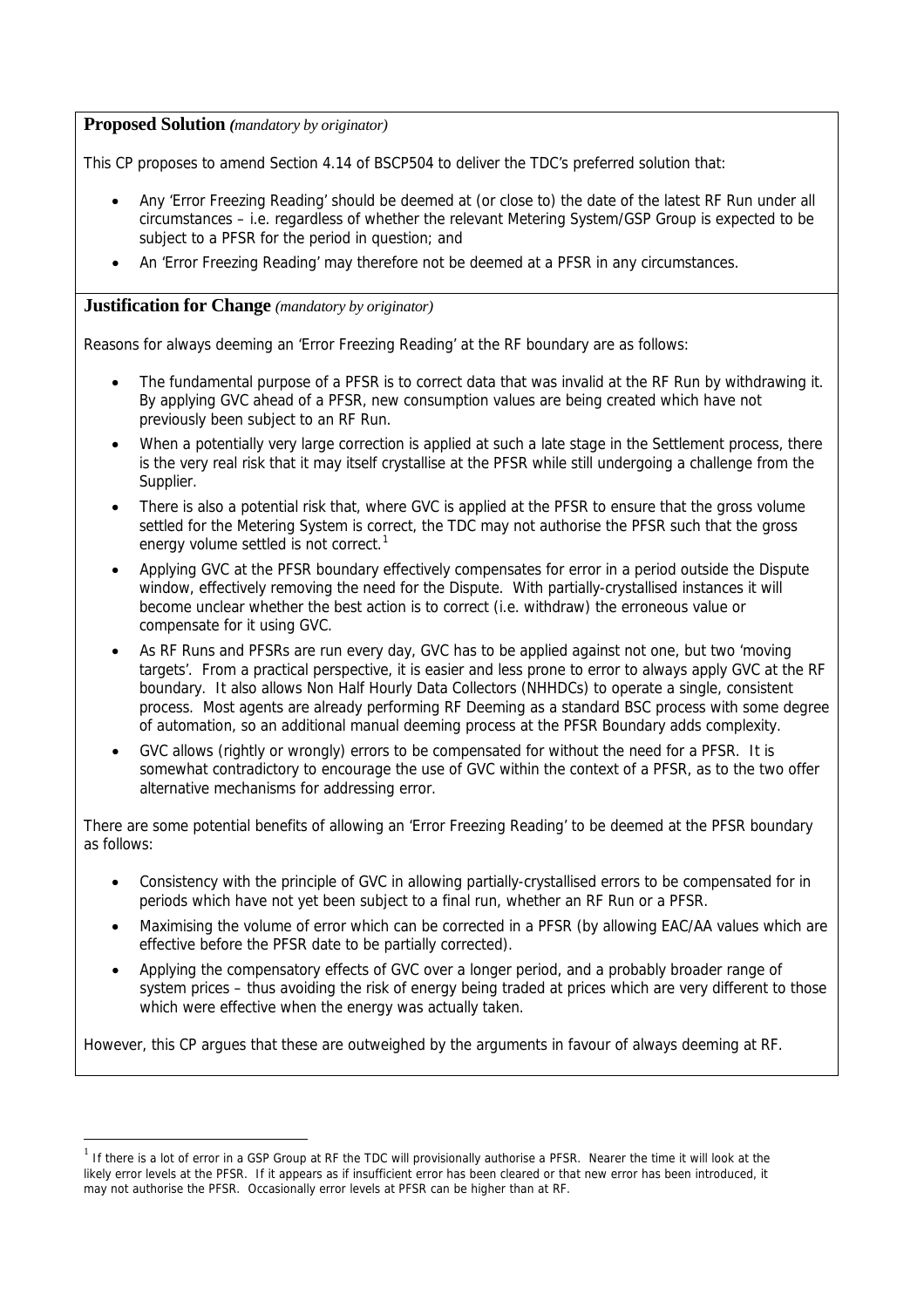## **To which section of the Code does the CP relate, and does the CP facilitate the current provisions of the Code?** *(mandatory by originator)*

BSC Section W4.1.1 describes the use of PFSRs to correct errors in RF Runs. As there is a gap of approximately 14 months between the RF and PFSR, it should be possible to withdraw any erroneous advances at RF without the need to apply GVC in the PFSR window. Applying GVC in the PFSR window introduces new consumption values at the PFSR which were not present in the RF Run.

## **Estimated Implementation Costs** *(mandatory by BSCCo)*

Our implementation costs are 2.5 man days of effort (equating to £550) to implement the necessary documentation changes.

There will be some effort savings for us if this CP is implemented alongside related CPs 1311 and 1312 (as all 3 CPs impact the same documents).

### **Configurable Items Affected by Proposed Solution(s)** *(mandatory by originator)*

This CP will impact BSCP504 'Non Half Hourly Data Collection for SVA Metering Systems Registered in SMRS'. Our proposed redlined changes to this document are provided as Attachment A to this CP.

If the SVG approves the CP, we will also update our GVC [Guidance Note](http://www.elexon.co.uk/documents/Publications/Guidance_Notes/Gross_Volume_Correction.pdf) to reflect that an 'Error Freezing Reading' may not be deemed at a PFSR.

**Impact on Core Industry Documents or System Operator-Transmission Owner Code** *(mandatory by originator)* 

None.

### **Related Changes and/or Projects** *(mandatory by BSCCo)*

We have raised this CP from [DCP0043.](http://www.elexon.co.uk/changeimplementation/ChangeProcess/proposals/proposal_details.aspx?proposalId=837) The DCP arose from the discussions of the GVC Working Group, which was established by the Supplier Volume Allocation Group.

The Working Group agreed that, to ensure a consistent approach, the process for deeming 'Error Freezing Readings' where the Metering System/GSP Group is subject to a Trading Dispute should be included in the GVC section of BSCP504. However, there was not a uniform preference among the Group as to whether these readings should be deemed at the latest RF date or the latest PFSR date in the event of a Dispute. Further details of the Group's discussions can be found in paper [SVG99/04.](http://www.elexon.co.uk/documents/BSC_Panel_and_Panel_Committees/SVG_Meeting_2009_-_099_-_Papers/SVG99_04_v1_0.pdf)

DCP0043 therefore put forward 3 options for industry consideration. These options included adopting the TDC's preferred solution as presented in this CP (i.e. always deem at RF), formalising our previous guidance (always deem at the PFSR if this option is available, otherwise at RF), or allowing Suppliers/agents to choose whether to deem at RF or the PFSR when both choices are available.

All but one respondent to the DCP impact assessment supported the overall intention of the change. There was also significant majority support for the TDC's preferred approach as presented here (see [responses to](http://www.elexon.co.uk/changeimplementation/ChangeProcess/proposals/proposal_details.aspx?proposalId=830)  [CPC00662\)](http://www.elexon.co.uk/changeimplementation/ChangeProcess/proposals/proposal_details.aspx?proposalId=830). We have therefore raised this CP to progress a change in line with the majority preference.

We have also raised 2 other CPs for changes which were discussed by the GVC Working Group:

- CP1310 'Clarifications to Gross Volume Correction Process' (raised from [DCP0041](http://www.elexon.co.uk/changeimplementation/ChangeProcess/proposals/proposal_details.aspx?proposalId=830)); and
- CP1311 'Replacing Erroneous Forward Looking EACs' (raised from [DCP0042](http://www.elexon.co.uk/changeimplementation/ChangeProcess/proposals/proposal_details.aspx?proposalId=831)).

Subject to the SVG's approval, we propose that all 3 CPs are progressed and implemented in parallel.